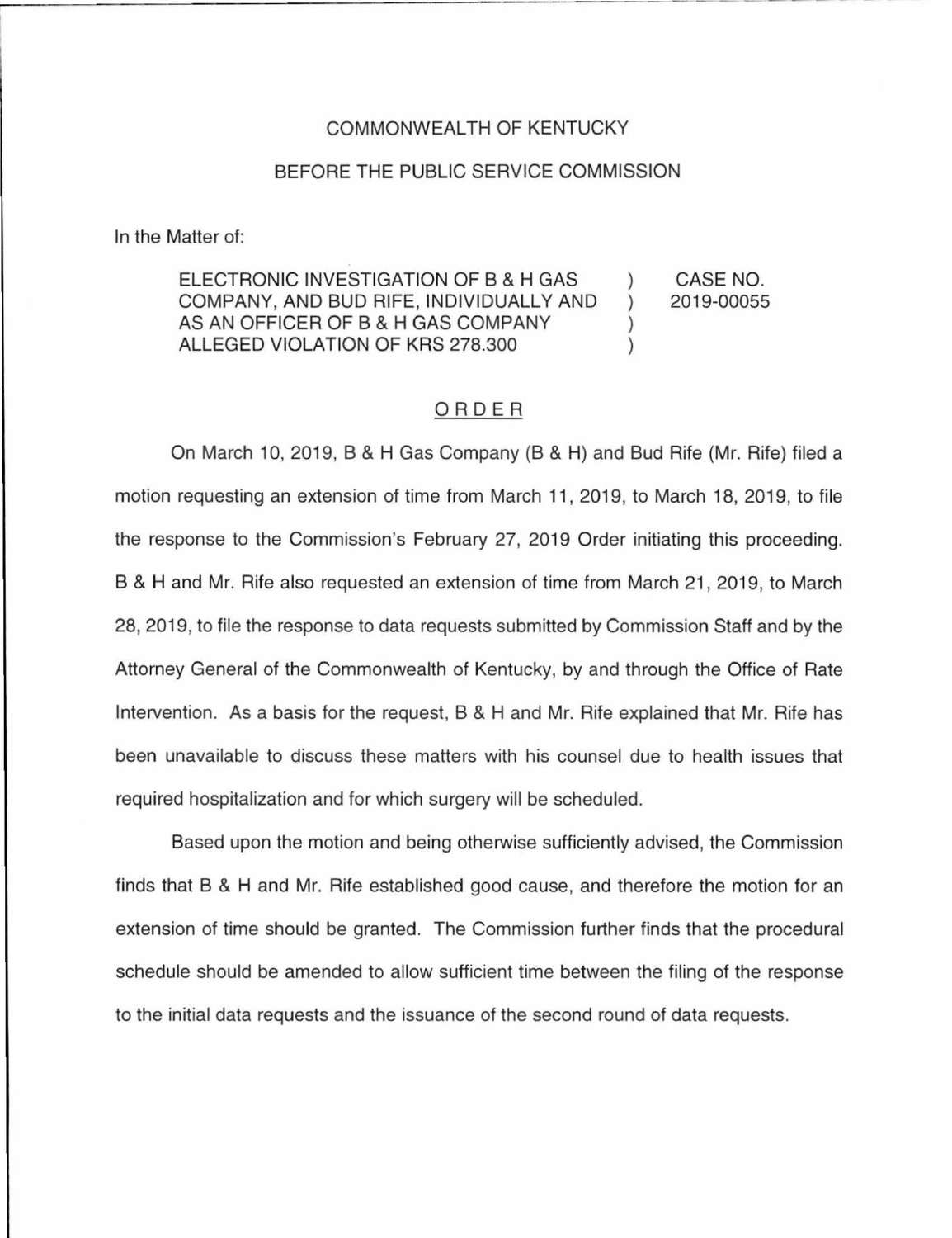The Commission notes that B & H reported in its most recent Annual Report that it has only two employees.<sup>1</sup> Because Mr. Rife has not been cleared to drive or to return the work, the Commission finds that B & H and Mr. Rife should file a written response no later than March 21, 2019, setting forth the employee or employees who will operate and maintain B & H in Mr. Rite's absence, their qualifications, and what duties they will assume.

IT IS THEREFORE ORDERED that:

1. The motion of B & H and Bud Rife for an extension of time to file their responses to the February 27, 2019 Order and to the initial data requests is granted.

2. On or before March 21, 2019, B & H and Mr. Rife shall file their written response to the allegations contained in the February 27, 2019 Order.

3. The amended procedural schedule set forth in the Appendix to this Order shall be followed.

4. On or before March 21, 2019, B & H and Mr. Rife shall file a written response setting forth the employee or employees who will operate and maintain B & H in Mr. Rite's absence, their qualifications, and what duties they will assume.

5. All provisions of the February 27, 2019 Order that are not in conflict with the terms of this Order shall remain in effect.

<sup>&</sup>lt;sup>1</sup> B & H Gas Company Annual Report for the Calendar Year Ending Dec. 31, 2017 (filed July 6, 2018) at 8.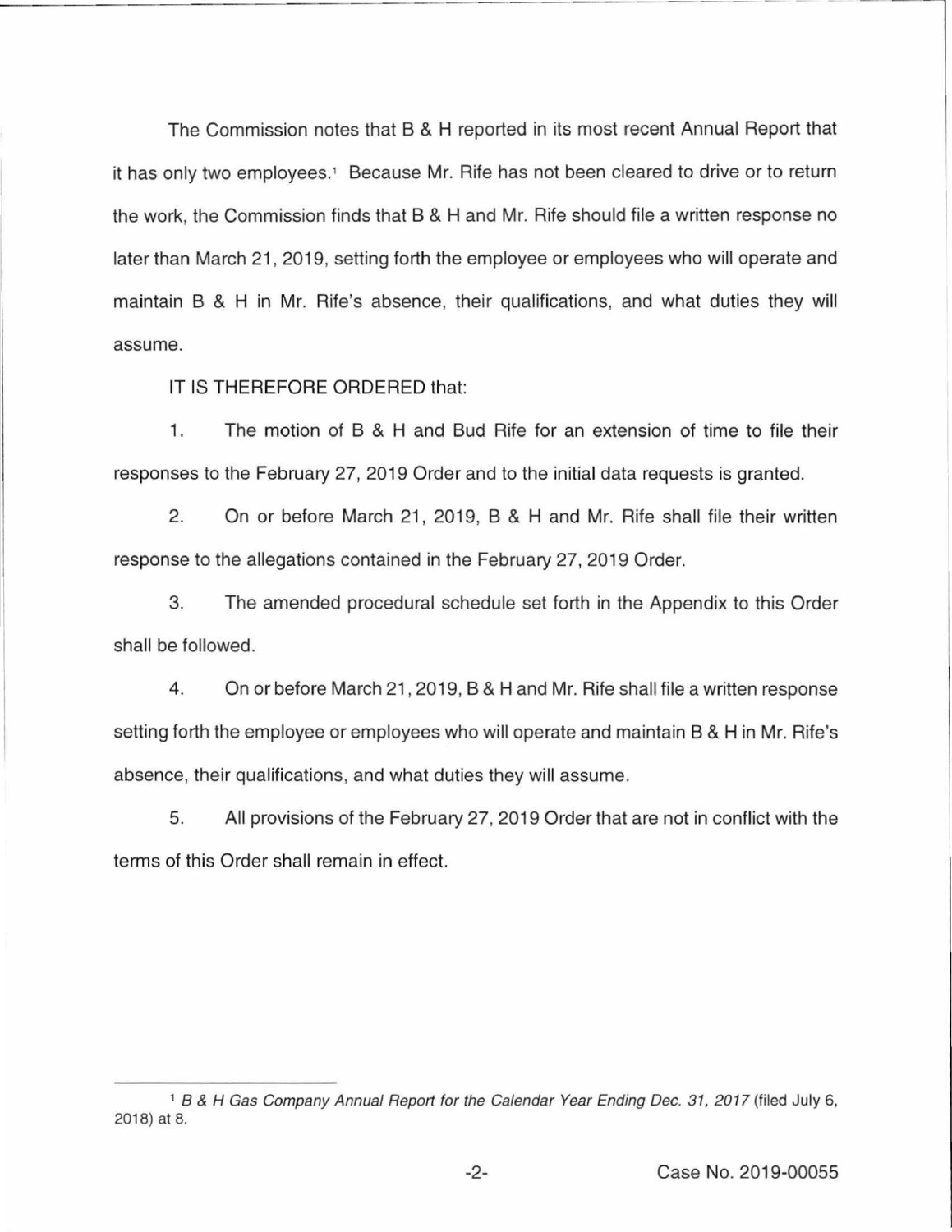By the Commission



**ATTEST:** 

en R. Runson

Executive Director

Case No. 2019-00055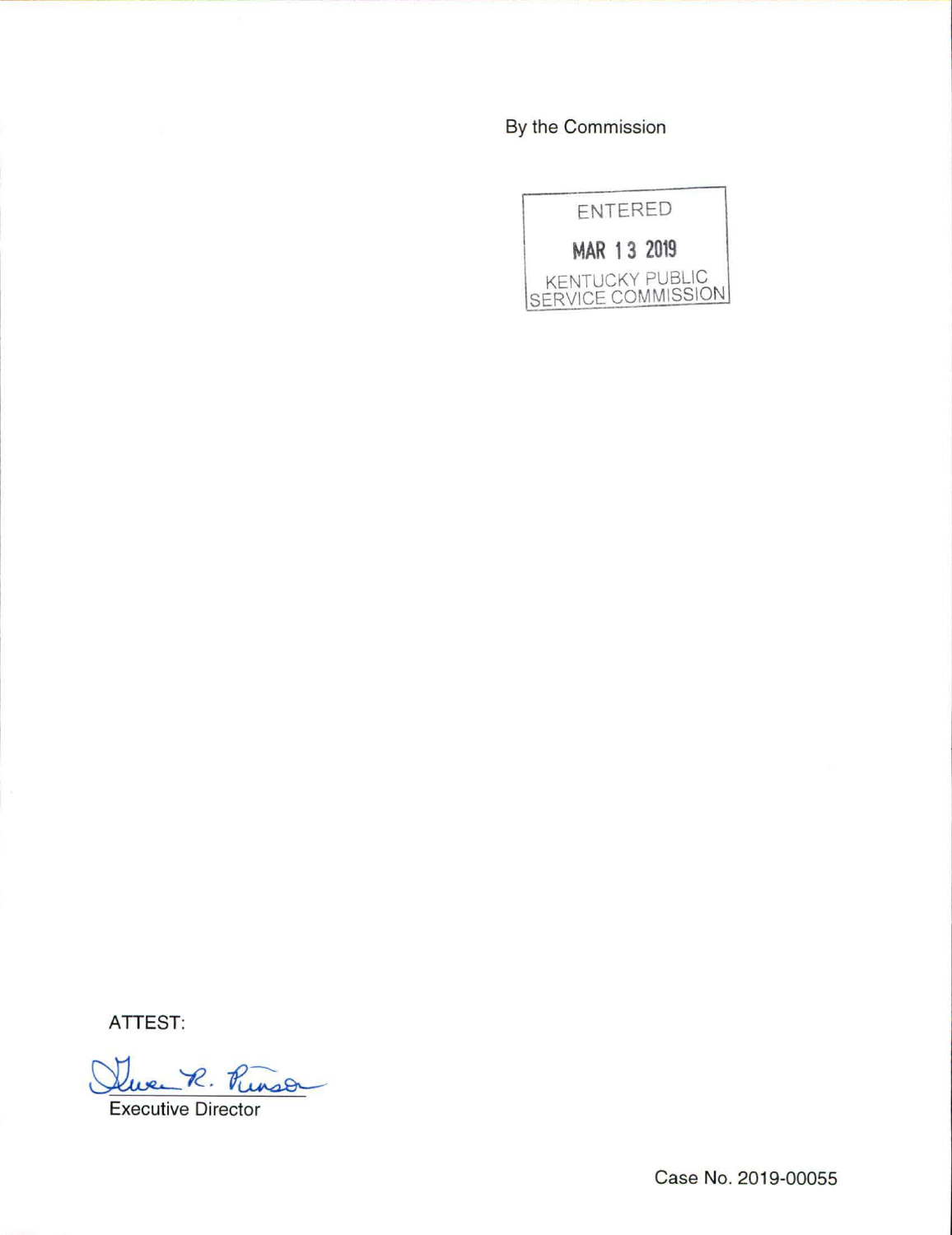## APPENDIX

# APPENDIX TO AN ORDER OF THE KENTUCKY PUBLIC SERVICE COMMISSION IN CASE NO. 2019-00055 DATED **MAR t 3 2019**

| All initial requests for information to B & H and Bud Rife shall                                                                                                |
|-----------------------------------------------------------------------------------------------------------------------------------------------------------------|
| B & H and Bud Rife shall file responses to initial requests for                                                                                                 |
| All supplemental requests for information to B & H and Bud Rife                                                                                                 |
| B & H and Bud Rife shall file responses to supplemental requests                                                                                                |
| Public Hearing to be held in Hearing Room 1<br>of the Commission's offices at 211 Sower Boulevard,<br>Frankfort, Kentucky, for the purpose of cross-examination |
|                                                                                                                                                                 |